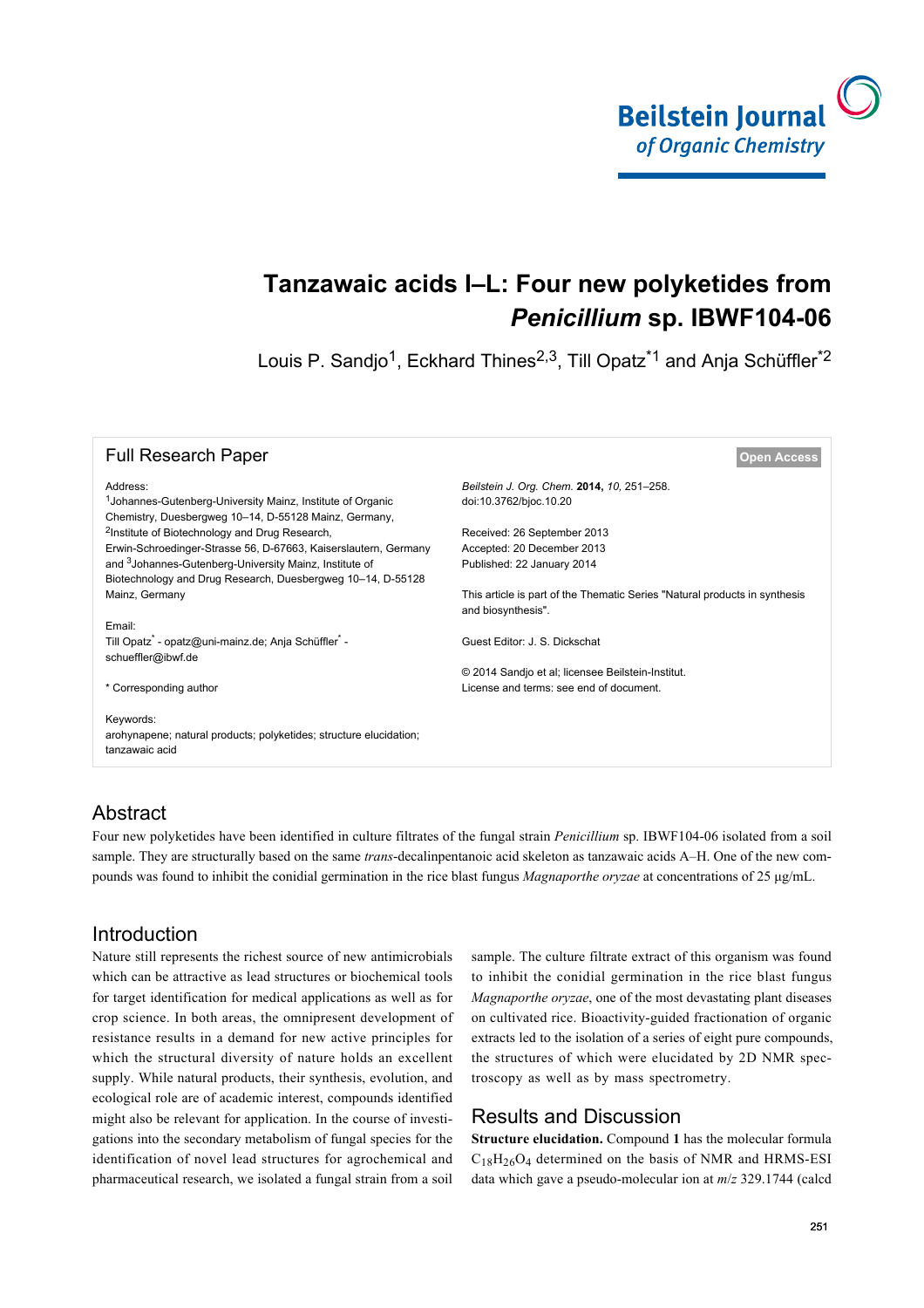for  $[M + Na]^{+}$ : 329.1729). This composition accounted for six double bond equivalents. The NMR spectra of **1** [\(Table 1](#page-1-0) and [Table 2](#page-1-1)) displayed signals of a (2*E*,4*E*)-penta-2,4-dienoic acid moiety including a carbon of a conjugated carbonyl group at  $\delta_C$ 

170.9 and four olefinic resonances at  $\delta_H$  5.86 (d,  $J = 15.3$  Hz)/ δ<sub>C</sub> 122.0, δ<sub>H</sub> 7.28 (dd,  $J = 11.2$ , 15.3 Hz)/δ<sub>C</sub> 145.9, δ<sub>H</sub> 6.45 (dd,  $J = 11.2$ , 15.2 Hz)/128.5, and  $\delta_H$  6.10 (d,  $J = 15.2$  Hz)/ $\delta_C$  144.8. Moreover, these spectra showed signals of three  $CH<sub>3</sub>$  groups,

<span id="page-1-0"></span>

| Table 1: <sup>1</sup> H NMR data of compounds $1-4$ (CD <sub>3</sub> OD, 600 MHz). |                                                              |                                                            |                                                                                            |                                                                   |  |  |
|------------------------------------------------------------------------------------|--------------------------------------------------------------|------------------------------------------------------------|--------------------------------------------------------------------------------------------|-------------------------------------------------------------------|--|--|
|                                                                                    | Position Compound 1                                          | Compound 2                                                 | Compound 3                                                                                 | Compound 4                                                        |  |  |
| 1                                                                                  |                                                              |                                                            |                                                                                            |                                                                   |  |  |
| 2                                                                                  | 5.86 (1H, d, 15.3)                                           | 5.83 (1H, d, 15.3)                                         | 5.80(1H, d, 15.3)                                                                          | 5.87 (1H, d, 15.1)                                                |  |  |
| 3                                                                                  | 7.28 (1H, dd, 11.2, 15.3)                                    | 7.28 (1H, dd, 11.2, 15.3)                                  | 7.32 (1H, dd, 10.9, 15.3)                                                                  | 7.37 (1H, dd, 11.1, 15.1)                                         |  |  |
| 4                                                                                  | 6.45 (1H, dd, 11.2, 15.2)                                    | 6.45 (1H, dd, 11.2, 15.5)                                  | 6.20 (1H, dd, 11.0, 15.0)                                                                  | 6.33 (1H, dd, 11.1, 15.6)                                         |  |  |
| 5                                                                                  | 6.10 (1H, d, 15.2)                                           | 6.16(1H, d, 15.5)                                          | 6.31 (1H, dd, 10.6, 15.0)                                                                  | 6.74 (1H, d, 15.6)                                                |  |  |
| 6                                                                                  |                                                              |                                                            | $2.40$ (1H, t, 10.6)                                                                       |                                                                   |  |  |
| 7                                                                                  | 1.39(1H, m)                                                  | $1.52$ (1H, d, 11.0)                                       | 1.09(1H, m)                                                                                | $1.56$ (1H, m)                                                    |  |  |
| 8                                                                                  | 1.39(1H, m)                                                  | 1.75(1H, m)                                                | 1.39(1H, m)                                                                                | $2.03$ (1H, m)                                                    |  |  |
| 9                                                                                  | $0.72$ (1H <sub>ax</sub> , q, 11.8)<br>1.54 (1 $H_{eq}$ , m) | 0.78 (1H <sub>ax</sub> , q, 12.3)<br>1.57 (1 $H_{eq}$ , m) | $0.77$ (1H <sub>ax</sub> , m)<br>1.65 (1H <sub>eq</sub> , <i>pseudo-</i> dd, 3.1,<br>13.3) | 1.06 (1H <sub>ax</sub> , dd, 11.9, 13.9)<br>1.73 (1 $H_{eq}$ , m) |  |  |
| 10                                                                                 | $1.45$ (1H, d, 6.6)                                          | $1.50$ (1H, m)                                             | $1.54$ (1H, m)                                                                             |                                                                   |  |  |
| 11                                                                                 | 1.17 (1 $H_{ax}$ , q, 12.3)<br>1.54 (1 $H_{eq}$ , m)         | 1.17 (1 $H_{ax}$ , q, 12.4)<br>1.56 (1 $H_{eq}$ , m)       | $0.72$ (1H <sub>ax</sub> , m)<br>1.71 (1 $H_{eq}$ , pseudo-dd, 3.0,<br>(13.0)              | 1.33 (1 $H_{ax}$ , t, 13.3)<br>1.69 (1 $H_{eq}$ , m)              |  |  |
| 12                                                                                 | 1.59(1H, m)                                                  | $1.61$ (1H, m)                                             | 1.94 (1H, <i>pseudo-t</i> , 11.0)                                                          | $2.36$ (1H, m)                                                    |  |  |
| 13                                                                                 | 3.80(1H, t, 4.4)                                             | 3.75 (1H, dd, 2.7, 5.8)                                    | 5.41 (1H, d, 10.0)                                                                         | 5.74 (1H, dd, 2.2, 9.2)                                           |  |  |
| 14                                                                                 | 5.69 (1H, d, 5.2)                                            | 5.79(1H, d, 6.1)                                           | 5.48 (1H, dd, 2.4, 10.0)                                                                   | 5.97 (1H, dd, 2.8, 9.2)                                           |  |  |
| 15                                                                                 |                                                              |                                                            |                                                                                            |                                                                   |  |  |
| 16                                                                                 | $1.62$ (3H, s)                                               | 1.63(3H, s)                                                | 1.18(3H, s)                                                                                | 1.89(3H, s)                                                       |  |  |
| 17                                                                                 | $0.90$ (3H, d, 6.4)                                          | $0.91$ (3H, d, 6.4)                                        | $0.89$ (3H, d, 6.5)                                                                        | 1.20(3H, s)                                                       |  |  |
| 18                                                                                 | $1.09$ (3H, d, 5.3)                                          | $0.91$ (3H, d, 6.4)                                        | $0.98$ (3H, d, 6.3)                                                                        | $0.98$ (3H, d, 6.2)                                               |  |  |

<span id="page-1-1"></span>

| Table 2: $13C$ NMR data of compounds $1-4$ (CD <sub>3</sub> OD, 150 MHz). |            |            |            |            |  |
|---------------------------------------------------------------------------|------------|------------|------------|------------|--|
| Position                                                                  | Compound 1 | Compound 2 | Compound 3 | Compound 4 |  |
| 1                                                                         | 170.9      | 170.9      | 170.9      | 170.9      |  |
| 2                                                                         | 122.0      | 121.3      | 120.6      | 120.8      |  |
| 3                                                                         | 145.9      | 146.2      | 146.7      | 147.1      |  |
| 4                                                                         | 128.5      | 127.8      | 130.5      | 131.0      |  |
| 5                                                                         | 144.8      | 153.7      | 147.5      | 142.3      |  |
| 6                                                                         | 79.0       | 76.1       | 58.8       | 133.4      |  |
| 7                                                                         | 49.8       | 49.1       | 51.1       | 49.9       |  |
| 8                                                                         | 35.3       | 34.3       | 37.2       | 29.1       |  |
| 9                                                                         | 47.1       | 47.1       | 48.1       | 49.3       |  |
| 10                                                                        | 32.9       | 33.0       | 33.7       | 70.1       |  |
| 11                                                                        | 39.1       | 39.0       | 42.8       | 44.0       |  |
| 12                                                                        | 41.4       | 39.9       | 44.7       | 35.9       |  |
| 13                                                                        | 67.6       | 68.0       | 132.9      | 137.3      |  |
| 14                                                                        | 127.0      | 128.0      | 135.2      | 131.0      |  |
| 15                                                                        | 142.9      | 140.9      | 74.5       | 133.8      |  |
| 16                                                                        | 18.1       | 19.1       | 24.6       | 19.8       |  |
| 17                                                                        | 23.1       | 23.1       | 22.8       | 31.3       |  |
| 18                                                                        | 23.0       | 24.2       | 23.8       | 23.4       |  |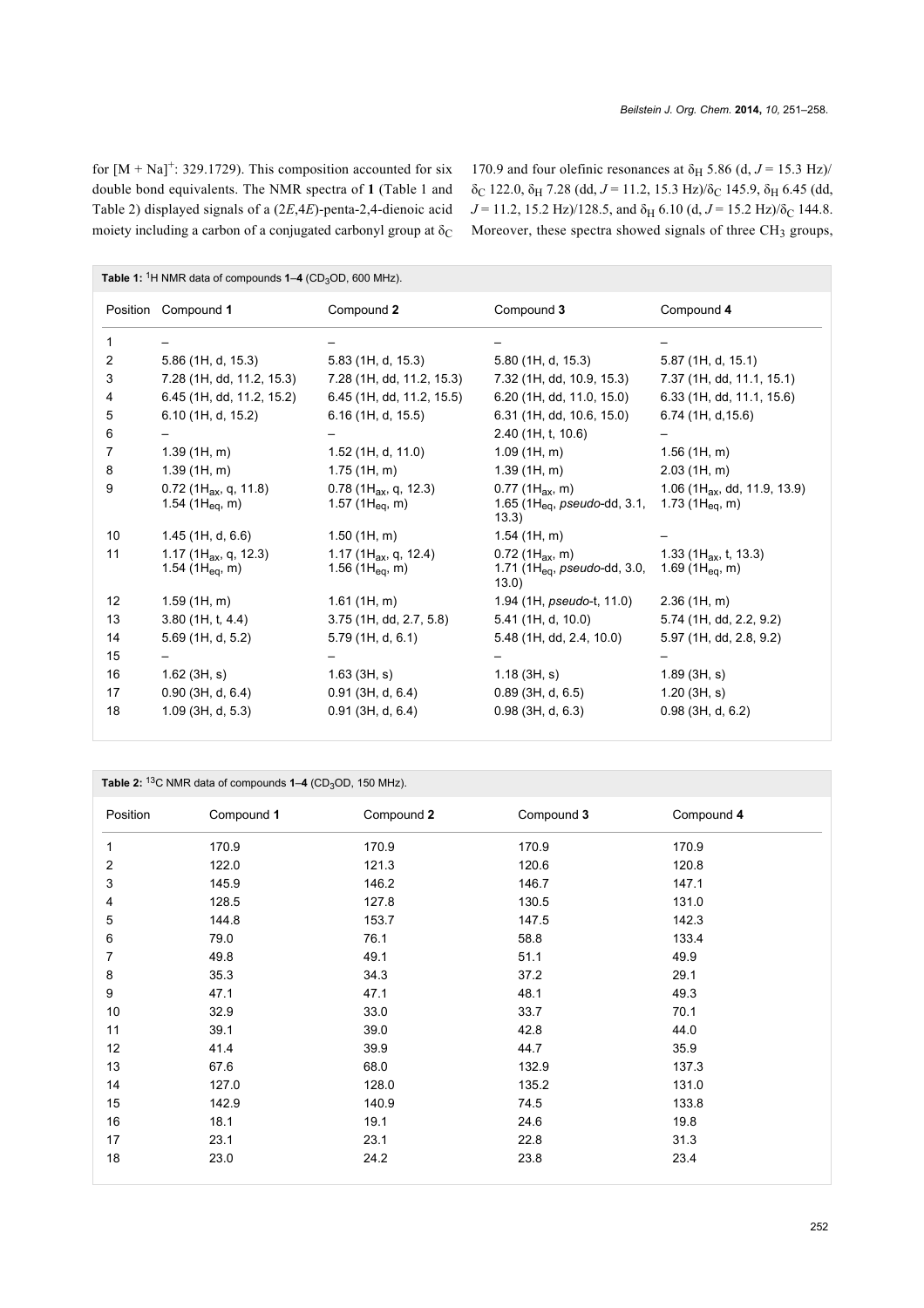two  $CH<sub>2</sub>$  groups, six CH groups, and two quaternary carbons ([Table 1](#page-1-0) and [Table 2](#page-1-1)). These data suggested a structural similarity of **1** to the tanzawaic acids, secondary metabolites from *Penicillium citrinum* [\[1\]](#page-6-0). COSY and HMBC correlations ([Figure 1\)](#page-2-0) revealed the presence of a *trans*-decalin scaffold containing six CH groups, two CH<sub>2</sub> groups and two quaternary carbons as the hydrogen at  $\delta_H$  1.39 (H-7) showed correlations with hydrogens at  $\delta_H$  1.59 (H-12) and 0.72 (H-9) while the latter correlated with the proton at  $\delta_H$  1.45 (H-10). Likewise, the resonance at  $\delta_H$  1.45 had a correlation with the proton at  $\delta_H$ 1.17 (H-11<sub>ax</sub>) which in turn correlated with those at  $\delta$ <sub>H</sub> 1.54  $(H-11_{eq})$  and 1.59 (H-12) forming the western part of the bicyclic framework; further homonuclear interactions were revealed from H-12 ( $\delta$ <sub>H</sub> 1.59) to H-13 ( $\delta$ <sub>H</sub> 3.80) and H-14 ( $\delta$ <sub>H</sub> 5.69). The eastern part of the decalin system was established based on HMBC correlations between the olefinic proton at  $\delta_H$ 5.69 (H-14) and the carbons C-12 ( $\delta$ C 41.4), C-13 ( $\delta$ C 67.6), and C-6 ( $\delta$ C 79.0) while the hydrogen of the oxymethine at  $\delta$ <sub>H</sub> 3.80 (H-13) correlated with the carbons C-7 ( $\delta$ C 49.8), C-14 ( $\delta$ C 127.0) and C-15 ( $\delta$ C 142.9). Based on the COSY and HMBC interactions as well as their 1D multiplicity, the  $CH<sub>3</sub>$  groups at  $\delta_H$  0.90 (H-17), 1.09 (H-18) and 1.62 (H-16) were attached to the carbons resonating at  $\delta$ <sub>C</sub> 32.9 (C-10), 35.3 (C-8), and 142.9 (C-15) respectively, while the penta-2,4-dienoic acid unit was connected to the carbon at  $\delta_C$  79.0 (C-6).

<span id="page-2-0"></span>

The relative configuration of the stereogenic centers was assigned based on NOESY data ([Figure 1](#page-2-0)) and the previous work reported by Malmstrøm et al. on the stereochemistry of two related compounds, tanzawaic acids E and F [\[2\]](#page-6-1).

The NOESY spectrum showed contacts ([Figure 1\)](#page-2-0) between the proton of the oxymethine group at  $\delta_H$  3.80 (H-13) and the protons at  $\delta_H$  1.54 (H-11<sub>eq</sub>) and 1.59 (H-12) suggesting an axial orientation of the OH group at C-13. The proton at  $\delta_H$  1.17  $(H-11_{ax})$  correlated with those at  $\delta_H$  0.90 (H-17), 0.72 (H-9<sub>ax</sub>), and 1.39 (H-8) while H-9 $_{ax}$  showed same interactions with the

methyl protons at  $\delta_H$  1.09 (H-18) and 0.90 (H-17) suggesting them to be oriented equatorially. The same orientation was suggested for the unsaturated side chain since correlations were found between the proton at  $\delta_H$  6.10 (H-5) and those at 1.09 (H-18) and 1.39 (H-7).

The foregoing data in conjunction with those of the structurally related tanzawaic acid E [\[2\]](#page-6-1) led to the identification of **1** as a new member of this compound class and it was given the name tanzawaic acid I ([Figure 5](#page-4-0)).

Compound 2 has the molecular formula  $C_{18}H_{26}O_4$  deduced from its NMR and HRMS-ESI data which revealed a pseudomolecular ion at  $m/z$  329.1736 (calcd for  $[M + Na]$ <sup>+</sup>: 329.1729). As in compound **1**, this composition accounted for six double bond equivalents. The NMR spectra of compound **2** exhibited features similar to those of **1**. Signals of a (2*E*,4*E*)-penta-2,4 dienoic acid moiety ( $\delta$ <sub>H</sub> 5.83 (d, J = 15.3 Hz, H-2)/ $\delta$ <sub>C</sub> 121.3,  $\delta$ <sub>H</sub> 7.28 (dd,  $J = 11.2$ , 15.3 Hz, H-3)/ $\delta$ <sub>C</sub> 146.2,  $\delta$ <sub>H</sub> 6.45 (dd, 11.2, 15.5 Hz, H-4)/ $\delta$ <sub>C</sub> 127.8, and  $\delta$ <sub>H</sub> 6.16 (d, *J* = 15.5 Hz, H-5)/ $\delta$ <sub>C</sub> 153.7 and  $\delta$ <sub>C</sub> 170.9 (C-1)) and a *trans*-decalin bearing three methyl groups ( $\delta$ <sub>H</sub> 0.91 (d, *J* = 6.4 Hz, H-17)/ $\delta$ <sub>C</sub> 23.1, 0.91 (d,  $J = 6.4$  Hz, H-18)/ $\delta$ <sub>C</sub> 24.2 and  $\delta$ <sub>H</sub> 1.63 (s, H-16)/ $\delta$ <sub>C</sub> 19.1) were found as well as a trisubstituted double bond ( $\delta$ <sub>H</sub> 5.79 (d, *J* = 6.1 Hz, H-14)/ $\delta$ <sub>C</sub> 128.0 and  $\delta$ <sub>C</sub> 140.9 (C-15)), an oxymethine  $(\delta_H$  3.75 (dd,  $J = 2.7$ , 5.8 Hz, H-13)/ $\delta_C$  68.0), and a tertiary alcohol ( $\delta_C$  76.1, C-6). A careful inspection of COSY and HMBC data ([Figure 2](#page-2-1)) of compound **2** suggested a diastereomeric relationship with **1** which was substantiated by the different optical rotations of –262 and +73.7 for compounds **1** and **2**, respectively.

<span id="page-2-1"></span>

In compound **2**, NOESY correlations ([Figure 2](#page-2-1)) observed between H-11<sub>ax</sub> ( $\delta$ <sub>H</sub> 1.17) and H-9<sub>ax</sub> ( $\delta$ <sub>H</sub> 0.78), H-13 ( $\delta$ <sub>H</sub> 3.75) and H-7 ( $\delta$ <sub>H</sub> 1.52) revealed the oxymethine at  $\delta$ <sub>H</sub> 3.75 (dd,  $J$  = 2.7, 6.0 Hz)/ $\delta$ <sub>C</sub> 68.0 to be responsible for the diastereomery between **1** and **2** due to inversion of the configuration at C-13.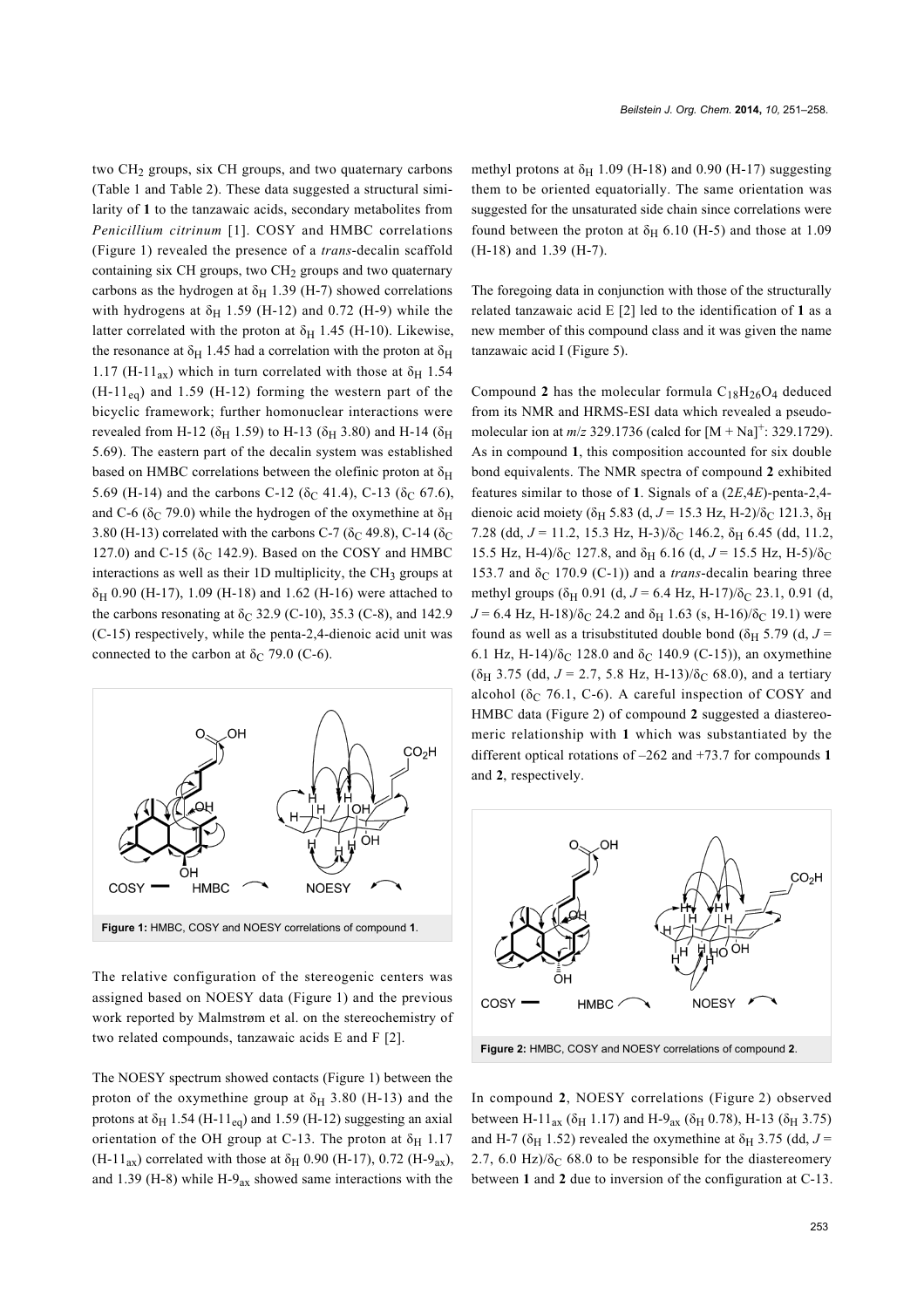Further NOESY correlations were observed between the proton resonating at  $\delta_H$  0.78 (H-9<sub>ax</sub>) and the methyl protons at  $\delta_H$  0.91 (Me-17 and Me-18) while H-18 showed the same interactions with the olefinic protons at  $\delta_H$  6.16 (H-5) and 6.45 (H-4). This observation suggested **2** to have the same relative configuration as **1** at C-6, C-7, C-8, and C-10. The above-mentioned data allowed to identify compound **2** as another member of the tanzawaic acid family and was given the name tanzawaic acid J.

The molecular formula of compound **3**,  $C_{18}H_{26}O_3$  was established by NMR in conjunction with HRMS-ESI which gave a pseudo-molecular ion at  $m/z$  313.1788 (calcd for  $[M + Na]$ <sup>+</sup>: 313.1780). This composition required six double bond equivalents and differed from those of compounds **1** and **2** by one oxygen atom. This observation was supported by the absence of oxymethine signals in the NMR spectra. However, features similar to those of the (2*E*,4*E*)-penta-2,4-dienoic acid moiety of compounds **1** and **2** and some signal patterns of the *trans*decalin part different from those of the two other compounds were observed. The resonance of H-5 ( $\delta$ <sub>H</sub> 6.31, *J* = 10.6, 15.0 Hz) was found as a doublet of doublets suggesting the side chain to be attached to a methine carbon in the bicyclic portion. This conclusion was confirmed by a COSY-correlation to H-6  $[\delta_H 2.40$  (t,  $J = 10.6$  Hz)]. Furthermore, two signals of a *cis* olefin were unveiled at  $\delta$ <sub>H</sub> 5.41 (d,  $J = 10.0$  Hz)/ $\delta$ <sub>C</sub> 132.9 and  $\delta$ <sub>H</sub> 5.48 (dd,  $J = 2.4$ , 10.0 Hz)/ $\delta$ <sub>C</sub> 135.2 and originated from the protons bound to C-13 and C-14. This supposition was consistent with diagnostic HMBC correlations connecting the protons [ $\delta$ <sub>H</sub> 1.18 (s)] of the C-16 methyl group to C-6 ( $\delta$ <sub>C</sub> 58.8), C-15  $(δ<sub>C</sub> 74.5)$  as well as C-14  $(δ<sub>C</sub> 135.2)$  ([Figure 3\)](#page-3-0).

<span id="page-3-0"></span>

The NOESY spectrum of compound **3** revealed similar correlations as in its analogues **1** and **2** between the olefinic proton H-5  $(\delta_H 6.31)$  and the CH<sub>3</sub> group attached to C-8 suggesting the same relative orientation of the side chain and the CH<sub>3</sub> group ([Figure 3](#page-3-0)) which is supported by a correlation between H-5 and the CH<sub>3</sub> (C-16) group ( $\delta$ <sub>H</sub> 1.18). The complete assignment led to structure **3** as shown in [Figure 5.](#page-4-0) The compound was named tanzawaic acid K.

The molecular formula of compound  $4$ ,  $C_{18}H_{24}O_3$  was determined based on its NMR and HRMS-ESI data which gave a pseudo-molecular ion at  $m/z$  311.1630 (calcd for  $[M + Na]$ <sup>+</sup>: 311.1623). This composition required seven double bond equivalents. It differed from compound **3** by two hydrogen atoms suggesting one additional carbon–carbon double bond. This assumption was justified by the presence of four olefinic signals ( $\delta$ <sub>H</sub> 5.74 (dd, *J* = 2.2, 9.2 Hz, H-13)/ $\delta$ <sub>C</sub> 137.3,  $\delta$ <sub>H</sub> 5.97 (dd,  $J = 2.8$ , 9.2, H-14)/ $\delta$ <sub>C</sub> 131.0,  $\delta$ <sub>C</sub> 133.4 (C-6), and 133.8 (C-15)) in the 1D NMR spectra. The two latter signals were attributed to a tetrasubstituted olefin which was unique for compound 4, along with only one CH<sub>3</sub> group appearing as a doublet at  $\delta_H$  0.98 (d,  $J = 6.2$  Hz, H-18)/ $\delta_C$  23.4. The second CH<sub>3</sub> group observed as a doublet in compounds **1**–**3** appeared in the <sup>1</sup>H NMR spectrum of **4** as a singlet ( $\delta$ <sub>H</sub> 1.20, H-17) and showed a HMBC correlation with the quaternary carbon at  $\delta_C$  70.1 (C-10) ([Figure 4](#page-3-1)). As in compounds **1**–**3**, resonances of a (2*E*,4*E*)-penta-2,4-dienoic acid moiety as well as three additional CH groups, two  $CH<sub>2</sub>$  groups and one CH<sub>3</sub> for the completion of the decalin part were observed.

<span id="page-3-1"></span>

The relative configuration of the stereogenic centers was determined by NOESY ([Figure 4](#page-3-1)). Correlations were observed between H-7 ( $\delta$ <sub>H</sub> 1.56) and H-9<sub>ax</sub> ( $\delta$ <sub>H</sub> 1.06), H-11<sub>ax</sub> ( $\delta$ <sub>H</sub> 1.33), and the C-18 methyl protons ( $\delta$ <sub>H</sub> 0.98). An additional correlation was found between H-11<sub>ax</sub> ( $\delta$ <sub>H</sub> 1.33) and the C-17 methyl protons (H-17,  $\delta_H$  1.20) suggesting an equatorial orientation of the latter. From the complete spectral assignment, the structure of compound **4** was established as shown in [Figure 5](#page-4-0). The fourth member of the series was consequently named tanzawaic acid L ([Figure 5](#page-4-0)).

Along with compounds **1**–**4**, four known polyketides were isolated and identified ([Figure 5](#page-4-0)) as arohynapene A (**5**) [\[3\]](#page-6-2), arohynapene B (**6**) [\[3\],](#page-6-2) tanzawaic acid A (**7**) [\[1\],](#page-6-0) and tanzawaic acid E (**8**) [\[2\].](#page-6-1) Their structures were established based on NMR data and by comparison with those reported in the literature. The structures of arohynapene A and tanzawaic acid E were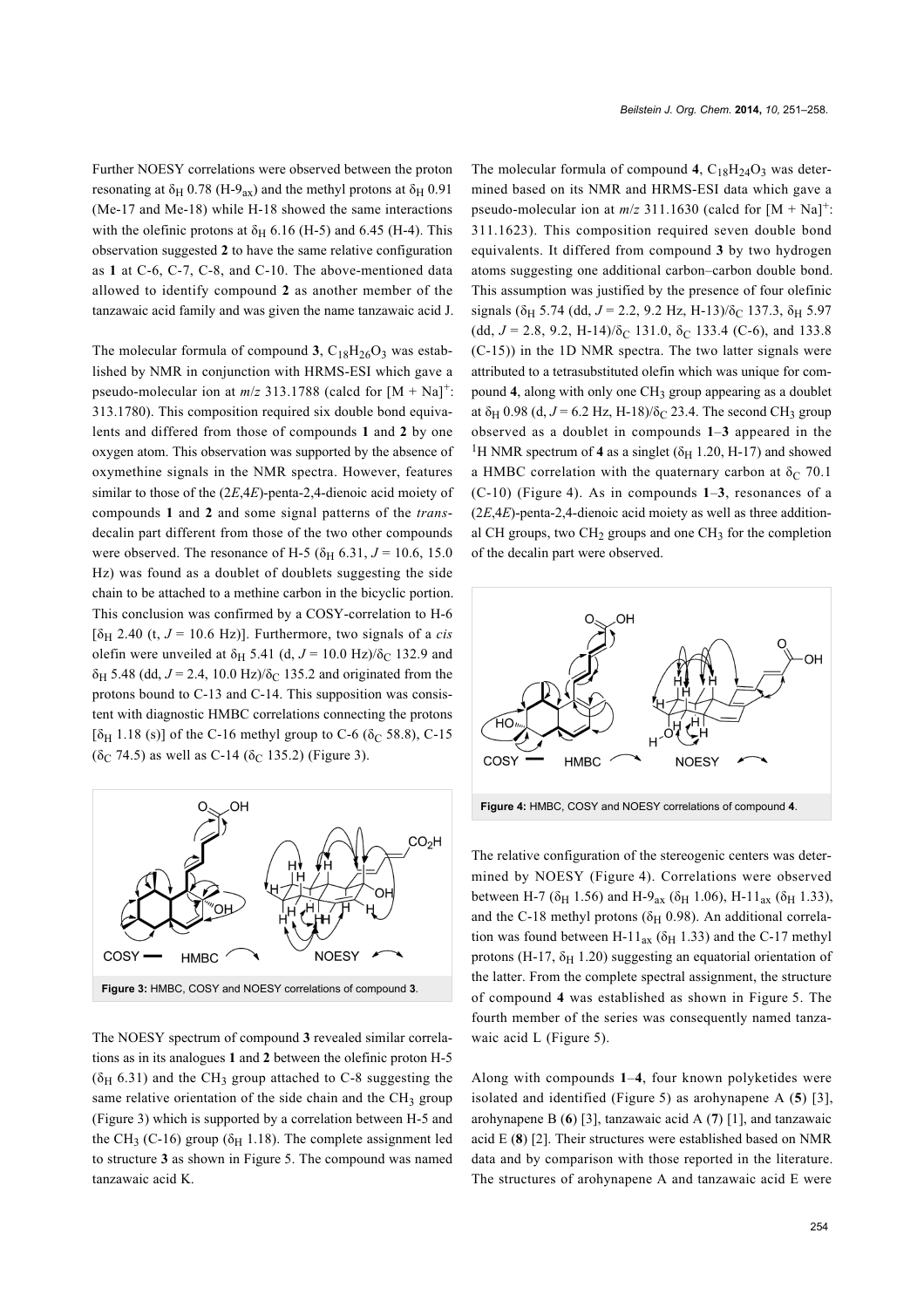<span id="page-4-0"></span>

furthermore supported by X-ray crystallography ([Figure 6\)](#page-4-1). In the latter case, the absolute configuration could be determined even though no heavy atom is present in the unit cell. The result confirms the synthetic work of Arimoto et al. who determined the configuration of tanzawaic acid A to be 8*R*,10*S* [\[4\]](#page-6-3) and suggests the other tanzawaic acids to have the same absolute configuration.

<span id="page-4-1"></span>

**Figure 6:** Crystal structures (ORTEP plot) of arohynapene A (**5**, left) and tanzawaic acid E (**8**, right). Thermal ellipsoids are drawn at the 50% probability level.

Tanzawaic acids were found in different *Penicillium* species, especially tanzawaic acid A which seems to be omnipresent in *Penicillium citrinum* [\[1,2\]](#page-6-0). Tanzawaic acids E and F were isolated from a marine-derived *Penicillium steckii* and were detected in at least 16 culture collection strains of the same species in a secondary metabolite study [\[2\]](#page-6-1).

Recently, El-Neketi et al. [\[5\]](#page-6-4) described the isolation of two new tanzawaic acids G and H, as well as tanzawaic acids B and F and arohynapene D from an endophytic *Penicillium citrinum* species. Therefore, *Penicillium* sp. IBWF104-06 appears to be related by its secondary metabolites to the aforementioned strains which do belong to the *Penicillium* section *Citrina* [\[6\]](#page-6-5). Tanzawaic acid E differs from tanzawaic acid L by two more hydrogen atoms at C-6 and C-15 and has the same elemental composition as tanzawaic acid K, the structural difference being the position of the OH group located at C-15 of tanzawaic acid K instead of C-10 in tanzawaic acid E [\[2\]](#page-6-1). Tanzawaic acids I and J have an 18 amu lower mass than hynapene A [\[7\].](#page-6-6) In contrast to the latter compound, both tanzawaic acids contain a double bond at C-14/15 instead of an OH group at C-14.

**Biological activity.** The isolated compounds were tested for their bioactivity in a series of antimicrobial and antiproliferative assays. We found that apart from compounds **1** and **2**, the other isolates (**3**–**8**) inhibited the conidial germination in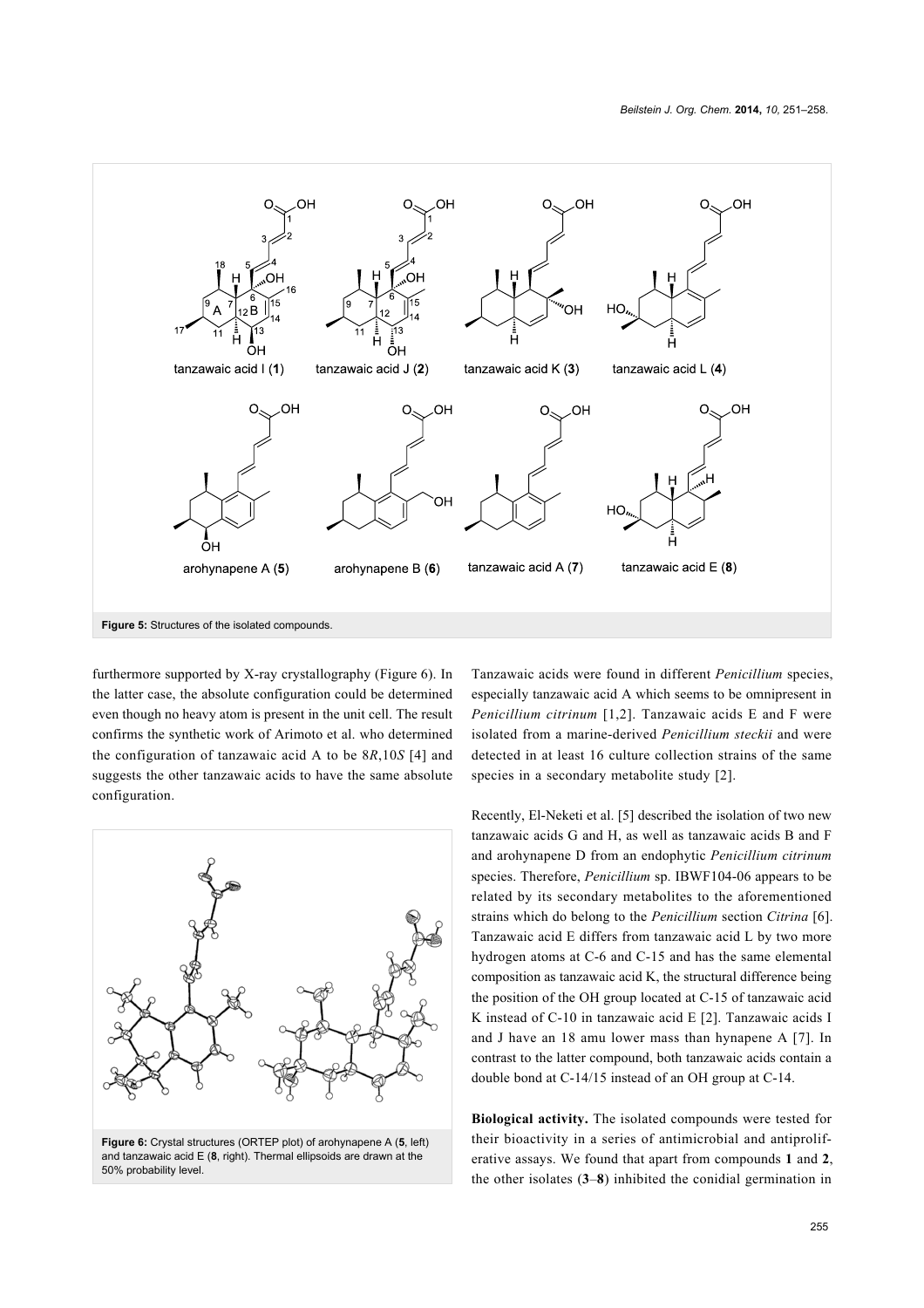*Magnaporthe oryzae* at concentrations of 50 µg/mL or less ([Table 3](#page-5-0)) whereas the germination of the grey mold *Botrytis cinerea* and the potato blight caused by the oomycete *Phytophthora infestans* were not affected at comparable concentrations. Even though several biological activities have been found for the known compounds **5**–**8**, an inhibition of fungal spore germination of *Magnaporthe oryzae* was not reported to date. The structurally related hynapenes B and C showed antimicrobial activity against *Pyricularia oryzae* [\[8\]](#page-6-7) whereas arohynapenes A, B, and D [\[3,9\]](#page-6-2) were not active in agar diffusion assays. However, arohynapenes A and B inhibited the spore germination at 25  $\mu$ g/mL (IC<sub>90</sub>). In addition, tanzawaic acid A (**7**) showed weak activity in agar diffusion assays at 50 µg/filter dics against *Bacillus brevis*, *Mucor miehei*, and *Paecilomyces variotii*, as well as cytotoxic effects against HeLaS3 cells at a concentration of 50 µg/mL. However, none of the other compounds showed bioactivity in these assays up to 50 µg/mL.

<span id="page-5-0"></span>

| <b>Table 3:</b> Inhibition of germination in <i>Magnaporthe oryzae</i> (IC <sub>90</sub> repre-<br>sents the concentration at which 90% inhibition of conidial germination<br>was observed). |                                    |  |  |
|----------------------------------------------------------------------------------------------------------------------------------------------------------------------------------------------|------------------------------------|--|--|
| Compound                                                                                                                                                                                     | <i>M.</i> oryzae $IC_{90}$ [µg/mL] |  |  |
| tanzawaic acid $(1)$                                                                                                                                                                         |                                    |  |  |
| tanzawaic acid $J(2)$                                                                                                                                                                        |                                    |  |  |
| tanzawaic acid $K(3)$                                                                                                                                                                        | 25                                 |  |  |
| tanzawaic acid $L(4)$                                                                                                                                                                        | 50                                 |  |  |
| arohynapene $A(5)$                                                                                                                                                                           | 25                                 |  |  |
| arohynapene B $(6)$                                                                                                                                                                          | 25                                 |  |  |
| tanzawaic acid $A(7)$                                                                                                                                                                        | 10                                 |  |  |
| tanzawaic acid $E(8)$                                                                                                                                                                        | 25                                 |  |  |

### **Experimental**

**General experimental procedures.** Optical rotations were measured on a Perkin Elmer polarimeter model 241 at 546 and 578 nm and were extrapolated to 589 nm using Drude's equa-tion [\[10\]](#page-6-8).  $^{1}$ H,  $^{13}$ C and 2D NMR spectra were recorded on a Bruker AVANCE III 600 MHz spectrometer equipped with a 5 mm TCI cryogenic inverse probe head (*z*-gradient) using standard pulse sequences. APCI-MS spectra were measured from a solution of the analyte in MeCN/H<sub>2</sub>O with a Hewlett Packard MSD 1100 using an evaporator temperature of 400 °C and a drying gas temperature of 350 °C at a flow of 6 L/h  $(N_2)$ . In positive ionization mode, the capillary voltage amounted to 3.5 kV, the corona discharge current was  $4 \mu$ A. In negative ionization mode, the capillary voltage amounted to 2.2 kV, the corona discharge current was 6 µA. HRMS-ESI data were recorded on a Q-ToF ULTIMA-III (Waters) equipped with a LockSpray-interface. A Bruker IFS48 FTIR spectrometer and a Perkin-Elmer Lambda-16 spectrophotometer were used to measure the IR and UV spectra, respectively.

**Producing organism.** The producing fungus IBWF104-06 was isolated from a soil sample. The strain was determined as a *Penicillium* species by morphology. Strain IBWF104-06 has been deposited in the culture collection of the Institute of Biotechnology and Drug Research (IBWF e.V.), Kaiserslautern, Germany. For maintenance, the fungus was grown on agar slants on YMG agar (yeast extract 4.0 g/L, malt extract 10 g/L, glucose 10 g/L, the pH value was adjusted to 5.5 before sterilisation). Solid media contained 2.0% agar.

**Fermentation and isolation.** The fermentation was carried out according to the method described by Schüffler et al. [\[11\].](#page-6-9) The fungus was grown in YMG medium in a 20 L fermenter (Braun, Melsungen) at 22–24 °C with agitation (120 rpm) and aeration (3 L/min). For inoculation, a well-grown shake culture (YMG medium, 250 mL) was used. During fermentation, the bioactive principles were quantified by HPLC and 13 days after inoculation the production was pronounced and the fermentation was stopped. The culture fluid (14.5 L) was separated from the mycelium by filtration and extracted with ethyl acetate (10 L). The solvent was evaporated and the oily crude extract  $(2.2 g)$ was applied onto a column filled with silica gel (Merck 60, 0.063–0.2 mm). Elution with a mixture of cyclohexane/ethyl acetate (3:2 v/v) yielded the oily fraction 1 (700 mg), 2:3 cyclohexane/ethyl acetate eluted oily fraction 2 (560 mg), and 1:4 cyclohexane/ethyl acetate eluted oily fraction 3 (100 mg). Further work-up of fraction 1 by solid-phase extraction (Macherey-Nagel, Chromabond C18ec) with 1:1 acetonitrile/ water generated intermediate A (600 mg) and with 1:4 acetonitrile/water intermediate B (50 mg). Preparative HPLC of intermediate A (Waters SunFire, Prep C18 OBD, 5  $\mu$ m,  $19 \times 250$  mm, 17 mL/min, isocratic conditions, 1:1 acetonitrile/ 0.1% formic acid) resulted in arohynapene A  $(5, 173 \text{ mg}, t_R)$ 9 min) and tanzawaic acid E  $(8, 143 \text{ mg}, t_R 13 \text{ min})$ . Preparative HPLC of intermediate B resulted in tanzawaic acid A (**7**, 20 mg,  $t<sub>R</sub>$  24 min; Waters SunFire, Prep C18 OBD, 5  $\mu$ m,  $19 \times 250$  mm, 17 mL/min, isocratic conditions, 13:7 acetonitrile/0.1% formic acid). Work-up of fraction 2 by preparative HPLC (Waters SunFire, Prep C18 OBD, 5  $\mu$ m, 19  $\times$  250 mm, 17 mL/min, isocratic conditions, 11:9 acetonitrile/0.1% formic acid) generated tanzawaic acid K  $(3, 54 \text{ mg}, t_R 16.5 \text{ min})$  and intermediate C  $(t_R$  7–13 min, 320 mg). Intermediate C yielded tanzawaic acid L  $(4, 29 \text{ mg}, t_R 25.5 \text{ min})$  and arohynapene B  $(6, 6)$ 14 mg,  $t<sub>R</sub>$  31 min) by a second preparative HPLC (Agilent PrepHT, Zorbax, XDB-C8, 21.2 × 150 mm, 5 µm, 21 mL/min, isocratic conditions, 7:13 acetonitrile/0.1% formic acid). Fraction 3 was applied onto a solid-phase extraction column (Macherey-Nagel, Chromabond C18ec) and extraction with 2:3 acetonitrile/0.1% formic acid gave intermediate D (87 mg) which was used for preparative HPLC (Waters SunFire, Prep C18 OBD, 5  $\mu$ m, 19 × 250 mm, 16 mL/min, isocratic condi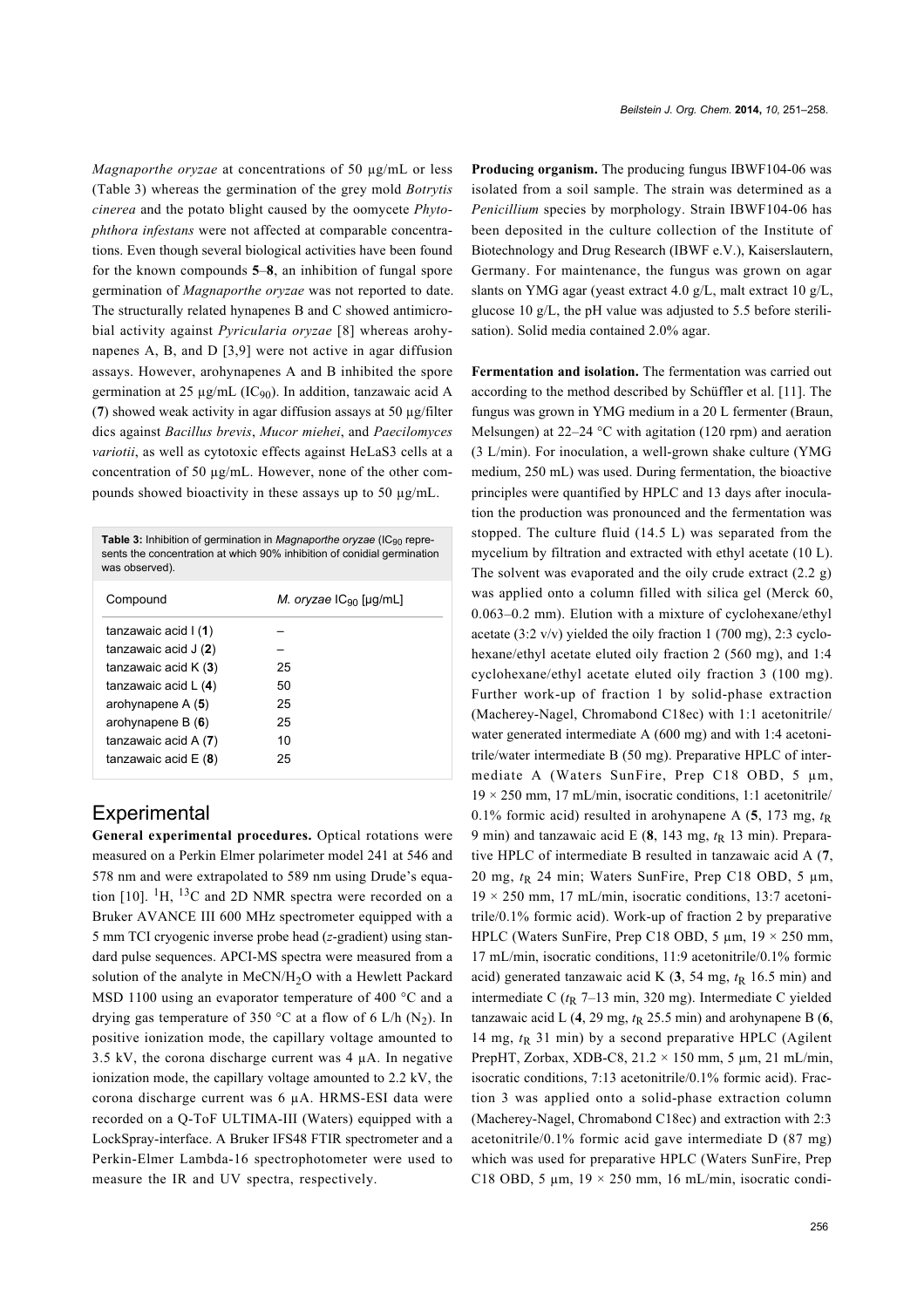tions, 2:3 acetonitrile/0.1% formic acid) to yield tanzawaic acid I  $(1, 7.7 \text{ mg}, t_R 9 \text{ min})$  and tanzawaic acid J  $(2, 12.6 \text{ mg},$  $t_{\rm R}$  10.5 min).

**Bioactivity assays.** Antimicrobial activities against bacteria and fungi were determined in the agar plate diffusion assay as described previously [\[12\]](#page-6-10). Cytotoxicity was assayed as described previously [\[13\]](#page-6-11). The cell line HelaS3 was grown in DMEM medium (Invitrogen). The medium was supplemented with 10% heat-inactivated fetal calf serum (Invitrogen), 65 mg/L of penicillin G and 100 mg/L of streptomycin sulfate. The viability was evaluated by microscopy after 72 h. The spore germination was tested with *M. oryzae* as described previously [\[14\].](#page-6-12) This method was adapted for the spore germination assay with *Phytophthora infestans* and *Botrytis cinerea*.

**Tanzawaic acid I (1).** Yellow oil; UV (MeOH) ( $\lambda_{\text{max}}$ , log  $\varepsilon$ ): 261 (4.45);  $\lbrack \alpha \rbrack_{D}^{20}$  –262 (0.4, MeOH); IR (v, cm<sup>-1</sup>): 3414, 2950, 2923, 1689, 1640, 1457, 1380, 1248; HRMS-ESI *m/z*: [M +  $\text{Na}$ <sup>+</sup> calcd for C<sub>18</sub>H<sub>26</sub>O<sub>4</sub>Na, 329.1729; found, 329.1744; APCI-MS (neg) *m/z*: 305.1 [M − H]<sup>−</sup> ; APCI-MS (pos) *m/z*: 289.2 [M  $- H<sub>2</sub>O + H]<sup>+</sup>$ , 271.2 [M – 2H<sub>2</sub>O + H]<sup>+</sup>.

**Tanzawaic acid J (2).** Yellow oil; UV (MeOH) ( $\lambda_{\text{max}}$ , log  $\varepsilon$ ): 261 (4.45);  $[\alpha]_D^{20}$  +73.7 (0.4, MeOH); IR (v, cm<sup>-1</sup>): 3369, 2947, 2835, 1638, 1451, 1032; HRMS-ESI *m/z*: [M + Na]<sup>+</sup> calcd for  $C_{18}H_{26}O_4$ Na, 329.1729; found, 329.1744; APCI-MS (neg) *m/z*: 305.1 [M − H]<sup>−</sup> ; APCI-MS (pos) *m/z*: 289.2 [M –  $H_2O + H$ <sup>+</sup>, 271.2 [M – 2H<sub>2</sub>O + H]<sup>+</sup>.

**Tanzawaic acid K (3).** Yellow oil; UV (MeOH) ( $\lambda_{\text{max}}$ , log  $\varepsilon$ ): 257 (4.59);  $[\alpha]_D^{20}$  –20.1 (0.38, MeOH); IR (v, cm<sup>-1</sup>): 3432, 2909, 1688, 1638, 1456, 1275; HRMS-ESI *m/z*: [M + Na]<sup>+</sup> calcd for  $C_{18}H_{26}O_3$ Na, 313.1780; found, 313.1788; APCI-MS (neg) *m/z*: 289.1 [M − H]<sup>−</sup> ; APCI-MS (pos) *m/z*: 273.2 [M –  $H_2O + H]^+$ .

**Tanzawaic acid L (4).** Yellow oil; UV (MeOH) ( $\lambda_{\text{max}}$ , log  $\varepsilon$ ): 255 (3.70), 286 (3.68);  $\lbrack \alpha \rbrack \rbrack^{20}$  –126.7 (0.32, MeOH); IR (ν, cm–1): 3409, 2961, 2965, 1698, 1638, 1377, 1247; HRMS-ESI  $m/z$ :  $[M + Na]^+$  calcd for  $C_{18}H_{24}O_3Na$ , 311.1623; found, 311.1630; APCI-MS (neg) *m/z*: 287.1 [M − H]<sup>−</sup> ; APCI-MS (pos)  $m/z$ : 271.1 [M – H<sub>2</sub>O + H]<sup>+</sup>, 253.1 [M – 2H<sub>2</sub>O  $+H$ ]<sup>+</sup>.

CCDC 962065 and 962066 contain crystallographic data for arohynapene A and tanzawaic acid E, respectively. A copy of the data can be obtained free of charge from the Cambridge Crystallographic Data Centre, on application to CCDC, 12 Union Road, Cambridge CB2 1EZ, UK, (fax: +44-(0)1223- 336033 or e-mail[:deposit@ccdc.cam.ac.uk](mailto:deposit@ccdc.cam.ac.uk)).

#### Supporting Information

Supporting Information File 1 NMR spectra and crystallographic data. [\[http://www.beilstein-journals.org/bjoc/content/](http://www.beilstein-journals.org/bjoc/content/supplementary/1860-5397-10-20-S1.pdf) [supplementary/1860-5397-10-20-S1.pdf\]](http://www.beilstein-journals.org/bjoc/content/supplementary/1860-5397-10-20-S1.pdf)

#### Acknowledgements

We thank the Rhineland Palatinate Center for Natural Product Research for financial support, Prof. Dr. H. Anke (IBWF, Kaiserslautern) for providing the strain IBWF104-06, Nina Wolff and Anja Meffert (both Kaiserslautern) for expert technical assistance, Dr. Johannes C. Liermann (Mainz) for NMR spectroscopy, Dr. N. Hanold (Mainz) for mass spectrometry, and Dr. D. Schollmeyer (Mainz) for X-ray crystallography.

#### References

- <span id="page-6-0"></span>1. Kuramoto, M.; Yamada, K.; Shikano, M.; Yazawa, K.; Arimoto, H.; Okamura, T.; Uemura, D. *Chem. Lett.* **1997,** *26,* 885–886. [doi:10.1246/cl.1997.885](http://dx.doi.org/10.1246%2Fcl.1997.885)
- <span id="page-6-1"></span>2. Malmstrøm, J.; Christophersen, C.; Frisvad, J. C. *Phytochemistry* **2000,** *54,* 301–309. [doi:10.1016/S0031-9422\(00\)00106-0](http://dx.doi.org/10.1016%2FS0031-9422%2800%2900106-0)
- <span id="page-6-2"></span>3. Masuma, R.; Tabata, N.; Tomoda, H.; Haneda, K.; Iwai, Y.; Omura, S. *J. Antibiot.* **1994,** *47,* 46–53. [doi:10.7164/antibiotics.47.46](http://dx.doi.org/10.7164%2Fantibiotics.47.46)
- <span id="page-6-3"></span>4. Arimoto, H.; Nishimura, K.; Kuramoto, M.; Uemura, D. *Tetrahedron Lett.* **1998,** *39,* 9513–9516. [doi:10.1016/S0040-4039\(98\)02226-6](http://dx.doi.org/10.1016%2FS0040-4039%2898%2902226-6)
- <span id="page-6-4"></span>5. El-Neketi, M.; Ebrahim, W.; Lin, W.; Gedara, S.; Badria, E.; Saad, H.-E. A.; Lai, D.; Proksch, P. *J. Nat. Prod.* **2013,** *76,* 1099–1104. [doi:10.1021/np4001366](http://dx.doi.org/10.1021%2Fnp4001366)
- <span id="page-6-5"></span>6. Houbraken, J.; Frisvad, J. C.; Samson, R. A. *Stud. Mycol.* **2011,** *70,* 53–138. [doi:10.3114/sim.2011.70.02](http://dx.doi.org/10.3114%2Fsim.2011.70.02)
- <span id="page-6-6"></span>7. Tabata, N.; Tomoda, H.; Iwai, Y.; Omura, S. *J. Antibiot.* **1993,** *46,* 1854–1858. [doi:10.7164/antibiotics.46.1854](http://dx.doi.org/10.7164%2Fantibiotics.46.1854)
- <span id="page-6-7"></span>8. Tabata, N.; Tomoda, H.; Masuma, R.; Haneda, K.; Iwai, Y.; Omura, S. *J. Antibiot.* **1993,** *46,* 1849–1853. [doi:10.7164/antibiotics.46.1849](http://dx.doi.org/10.7164%2Fantibiotics.46.1849)
- 9. Tabata, N.; Tomoda, H.; Iwai, Y.; Omura, S. *J. Antibiot.* **1995,** *48,* 83–84. [doi:10.7164/antibiotics.48.83](http://dx.doi.org/10.7164%2Fantibiotics.48.83)
- <span id="page-6-8"></span>10. Lippke, G.; Thaler, H. *Starch/Staerke* **1970,** *22,* 344–351. [doi:10.1002/star.19700221005](http://dx.doi.org/10.1002%2Fstar.19700221005)
- <span id="page-6-9"></span>11.Schüffler, A.; Kautz, D.; Liermann, J. C.; Opatz, T.; Anke, T. *J. Antibiot.* **2009,** *62,* 119–121. [doi:10.1038/ja.2008.21](http://dx.doi.org/10.1038%2Fja.2008.21)
- <span id="page-6-10"></span>12.Anke, H.; Bergendorff, O.; Sterner, O. *Food Chem. Toxicol.* **1989,** *27,* 393–397. [doi:10.1016/0278-6915\(89\)90145-2](http://dx.doi.org/10.1016%2F0278-6915%2889%2990145-2)
- <span id="page-6-11"></span>13.Zapf, S.; Hoßfeld, M.; Anke, H.; Velten, R.; Steglich, W. *J. Antibiot.* **1995,** *48,* 36–41. [doi:10.7164/antibiotics.48.36](http://dx.doi.org/10.7164%2Fantibiotics.48.36)
- <span id="page-6-12"></span>14.Kettering, M.; Valdivia, C.; Sterner, O.; Anke, H.; Thines, E. *J. Antibiot.* **2005,** *58,* 390–396. [doi:10.1038/ja.2005.49](http://dx.doi.org/10.1038%2Fja.2005.49)